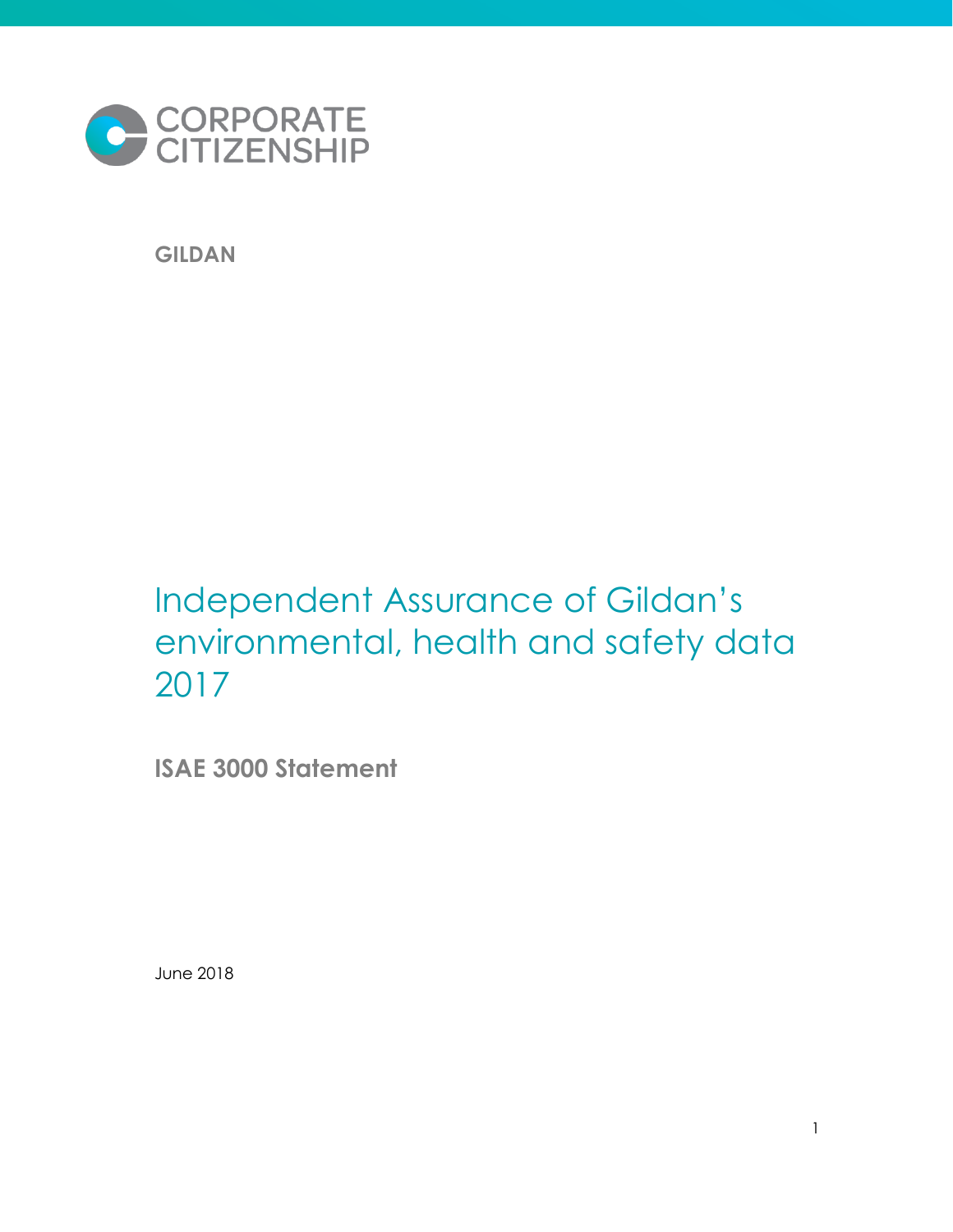# Independent Assurance of Gildan's environmental, health and safety data 2017: ISAE 3000 statement

### **The nature of the assurance**

This is a report by Corporate Citizenship for the Corporate Social Responsibility team at Gildan.

Corporate Citizenship has undertaken **limited** assurance of selected environmental, health and safety performance data, as described below:

| <b>Scope</b>                                                                            | Quantity   | Unit                                                                   |
|-----------------------------------------------------------------------------------------|------------|------------------------------------------------------------------------|
| <b>Total energy usage</b>                                                               | 8,263,324  | Gigajoules (GJ)                                                        |
| <b>Total water usage</b>                                                                | 19,175,838 | Cubic meters (m3)                                                      |
| <b>Total waste</b>                                                                      | 72,207     | Tons                                                                   |
| <b>Total wastewater effluents</b>                                                       | 15,791,889 | Cubic meters (m3)                                                      |
| <b>Total Scope 1 greenhouse gas</b><br>(GHG) emissions                                  | 102,086.43 | Million metric tonnes of<br>carbon dioxide equivalents<br>(mtons CO2e) |
| <b>Total Scope 2 greenhouse gas</b><br>(GHG) emissions - location<br>based <sup>1</sup> | 476,705    | Million metric tonnes of<br>carbon dioxide equivalents<br>(mtons CO2e) |
| <b>Total inorganic air emissions</b>                                                    | 817.6      | Tons                                                                   |
| <b>Total refrigerants</b>                                                               | 3590       | Kilograms (kg)                                                         |
| Lost-time injury frequency rate<br>- employees                                          | 0.154      | N/A                                                                    |
| Severity rate - employees                                                               | 2.138      | N/A                                                                    |

The assurance covers the 12 month period ending December 31, 2017.

l

<sup>&</sup>lt;sup>1</sup> Gildan's Scope 2 CO2e emissions were calculated using only the location-based methodology.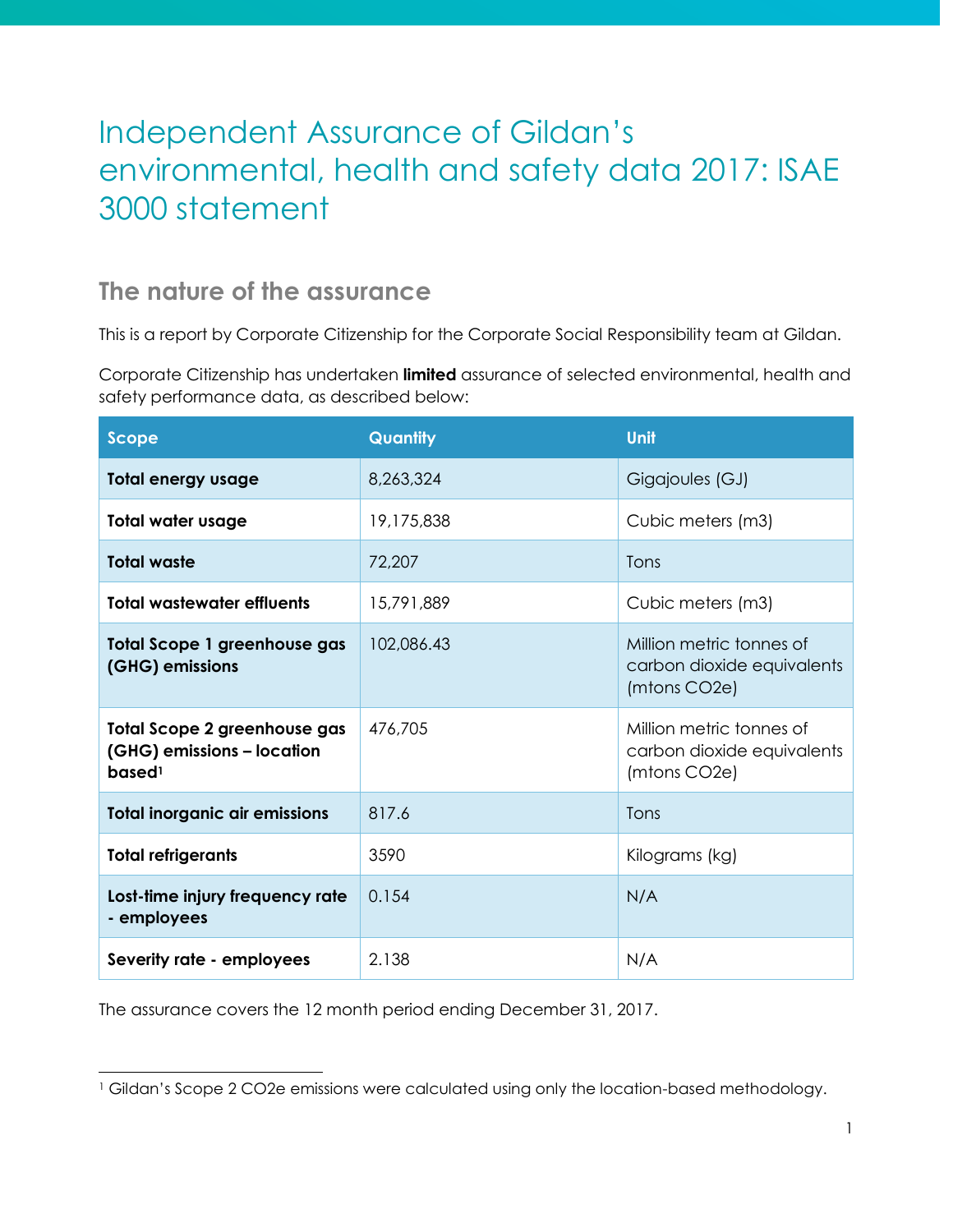This data relates to Gildan's direct operations in North America, Central America, the Caribbean Basin, and Asia.

Gildan is entirely and solely responsible for the production and publication of the data assured, Corporate Citizenship for its assurance.

Corporate Citizenship assured Gildan's key performance data, as stated above, against the GRI Principles for Defining Report Quality. Corporate Citizenships assured the reported GHG emissions against the WRI/WBCSD GHG Corporate Accounting and Reporting Standard (Revised). This relates to direct GHG emissions from mobile and stationary fuel combustion sources, and fugitive emissions (in Scope 1); indirect GHG emissions from purchased electricity (in Scope 2).

GHG quantification is subject to inherent uncertainty due to factors such as incomplete scientific knowledge about the global warming potential of different GHGs and uncertainty around the models and parameters used in estimating GHG emissions.

This engagement was performed in accordance with the International Standard on Assurance Engagement (ISAE) 3000 (*Assurance Engagements other than Audits or Reviews of Historical Financial Information*) and the relevant subject matter specific to ISAE for GHG data (ISAE 3410, *Assurance Engagements on Greenhouse Gas Statements*).

Corporate Citizenship has complied with the requirements for independence, professional ethics and quality control as stipulated by ISAE 3000.

### **Assurance work performed**

The assurance work was commissioned in January 2018 and was completed on June 21st, 2018. Detailed records were kept of meetings and correspondence relating to the assurance. A team of three, led by an Associate Director, undertook the assurance process. A Director acted as adviser to the group. The team has a range of professional and technical competencies and experience. For further information please refer to the website www.corporate-citizenship.com.

Corporate Citizenship's work has involved, but not been limited to, the following elements:

- 1. In-depth management interviews with key persons responsible for Gildan's environmental, health and safety performance data in order to understand Gildan's processes for management, reporting and performance improvement in these areas. Interviews were held on 3 May 2018 with Gustavo Morataya, EHS Senior Manager, and Ruben Quan, environment Manager, Central America.
- 2. A review of internal procedures and guidelines used for data collection and reporting.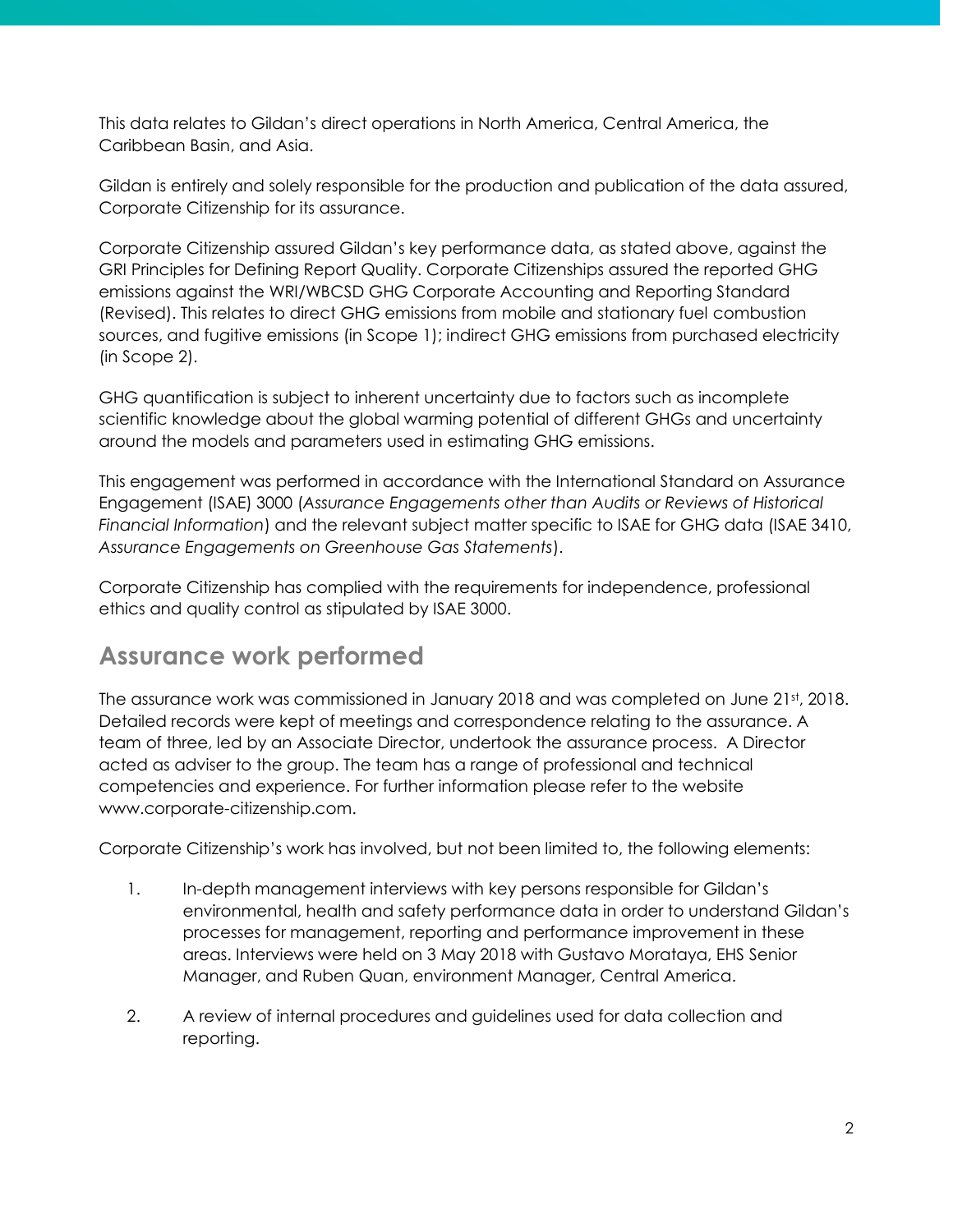- 3. Site visit to one plant in Nicaragua (Annic) to observe operations and interrogate site-level data systems related to environmental, health and safety reporting.
- 4. A review of underlying data sources and substantiating evidence to support this year's reporting, in order to assess robustness of monitoring and reporting systems.
- 5. A review of year-on-year environmental performance trends to identify any significant changes in operational eco-efficiency and investigate the reasons behind these trends.
- 6. A review of GHG calculations for accuracy and consistency with best practice guidelines.
- 7. A review of group-wide data consolidation and reporting to check for errors or omissions in data analysis, consistency with underlying data sets and reasonableness of reporting.

## **Our experience and independence**

Corporate Citizenship is a specialist management consulting company, advising corporations that seek to improve their economic, social and environmental performance around the world and is a leading assuror of corporate responsibility and sustainability reports. This is the third year that Corporate Citizenship has provided independent assurance services in relation to Gildan's corporate social responsibility data. During the 2017 reporting period, our work with Gildan focused exclusively on corporate responsibility strategy.

## **Conclusion**

Based on the scope of work and assurance procedures performed, nothing came to our attention that causes us to believe that the key performance data described above is not prepared, in all material respects, in accordance with the GRI Principles for Defining Report Quality and the WRI/WBCSD GHG Corporate Accounting and Reporting Standard (Revised).

Corporate Citizenship Limited London June 21st, 2018